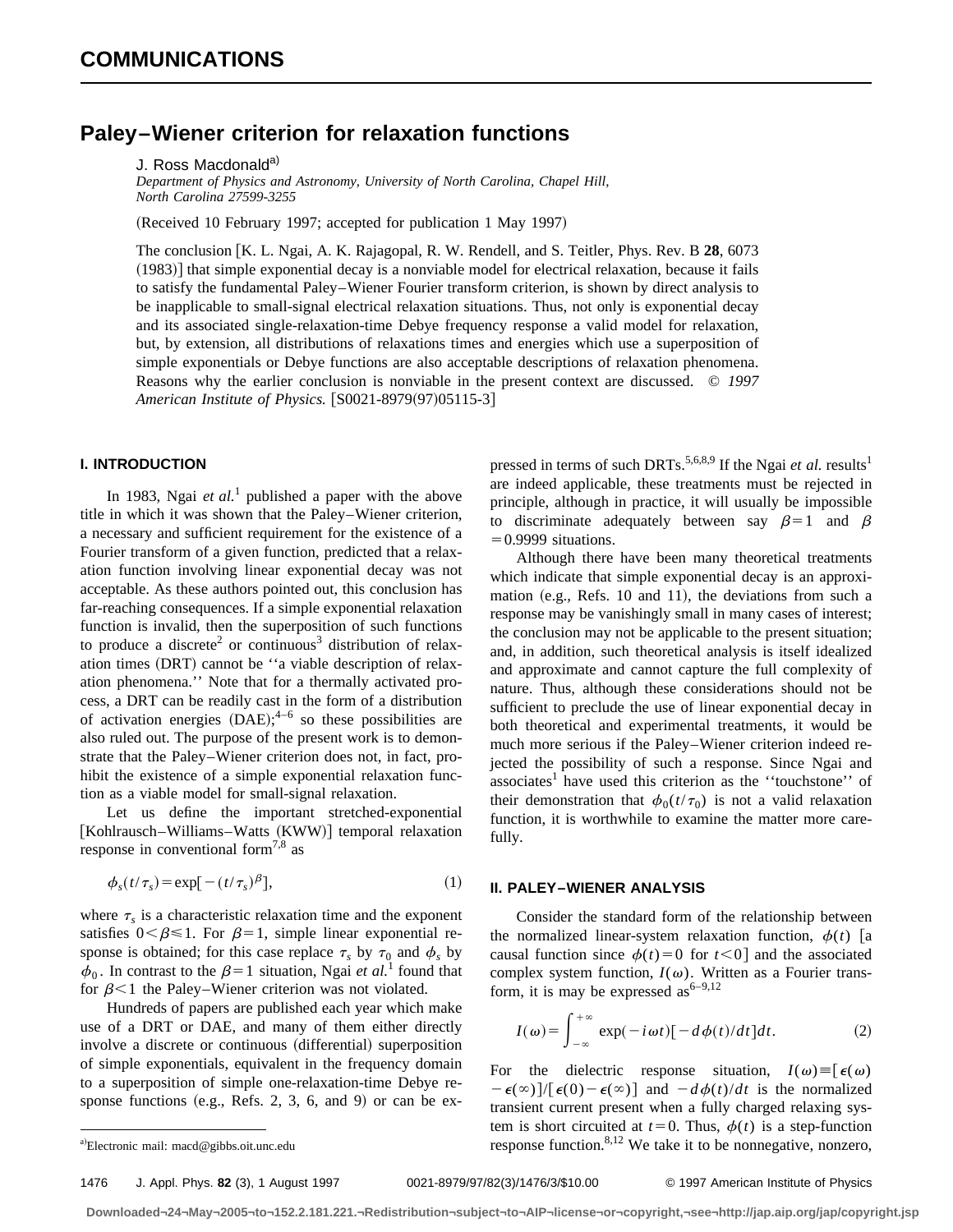and square integrable. Although here we shall assume that it is nonzero over the entire range  $0 \le t < \infty$ , it may alternatively be time limited and thus be zero above a particular value of *t*.

In order to deal with dimensionless quantities, let *x*  $\equiv \omega \tau_0$ , where  $\tau_0$  is a nonzero characteristic relaxation time or scaling factor. Then, we may replace  $\omega t$  by  $xT$ , where  $T \equiv t/\tau_0$ . Linear exponential decay may now be expressed as

$$
\phi(T) = \phi_0(T) = \exp(-T). \tag{3}
$$

When one substitutes Eq.  $(3)$  into Eq.  $(2)$ , rewritten with dimensionless variables, and carries out the transform, the result, not surprisingly, is just

$$
I_0(x) = 1/(1 + ix),\tag{4}
$$

simple the one-relaxation-time Debye response. Note that its associated distribution of relaxation times is  $\delta(\tau - \tau_0)$  in unnormalized form.

Consider now a general  $\phi(T)$ , its associated  $I(x)$ , a complex function, and its amplitude  $A(x) = |I(x)|$ .  $A(x)$  also must be nonzero, nonnegative, and  $A(x)=A(-x)$ . By Parseval's theorem, since  $\phi(T)$  has been assumed square integrable,  $A(x)$  is also square integrable and vice versa. Now, according to the Paley–Wiener criterion,  $13-15$  a necessary and sufficient condition that a given  $\phi(T)$  exists is that

$$
\int_{-\infty}^{+\infty} \frac{|\ln\{A(x)\}| dx}{1+x^2} < \infty.
$$
 (5)

We can now examine whether the Paley–Wiener criterion is satisfied for the exponential relaxation function  $\phi_0(T)$  of Eq. (3). It follows from Eq. (4) that  $A_0(x)$  $= |I_0(x)| = [1 + x^2]^{-1/2}$ . On using this result in Eq. (5), one obtains

$$
\int_{-\infty}^{+\infty} \frac{|\ln\{1+x^2\}^{-1/2}|dx}{1+x^2} = \int_0^{\infty} \frac{\ln(1+x^2)dx}{1+x^2}.
$$
 (6)

The actual value of this integral is just  $\pi \left| \ln \{ A_0(1)^2 \} \right|$  $=$   $\pi$ ln(2) (Ref. 15, p. 417), showing that the criterion is indeed satisfied for simple exponential decay. These results indicate, contrary to the conclusion of Ngai *et al.* that linear exponential decay is a valid relaxation function, and by extension, a superposition of such functions to form a discrete or continuous distribution of relaxations times is also a viable description of relaxation phenomena as far as the Paley–Wiener criterion is concerned. Finally, note that a distribution with  $N<\infty$  discrete relaxation times automatically satisfies the physically based criterion that the response of a system involves a nonzero smallest relaxation time and a finite largest relaxation time.<sup>16</sup>

## **III. DISCUSSION**

The conclusion that  $\beta=1$  simple exponential response is nonviable has been used to emphasize the importance of  $\beta$ <1 stretched-exponential response (e.g., Refs. 1, 17, 18), an integral part of the Ngai coupling response theory.<sup>17,19–22</sup> Although stretched-exponential response is indeed important and has often been found to yield apparently good fits to experimental data (e.g., Refs. 18,  $23-25$ ), only recently has it been possible to accurately compare experimental frequencyresponse data with KWW-model predictions.<sup>25</sup> In addition, with the above rehabilitation of the simple exponential decay model, it can also be used where appropriate.

Why is the negative conclusion of Ngai *et al.* inapplicable to the usual relaxation situation defined herein? The difference arises from their use of definitions of an energy distribution function and its Fourier transform, a complex relaxing amplitude,  $c(t)$ , which are not immediately relevant to small-signal relaxation in conducting and dielectric systems. Much of the work of Ref. 1 is based on an earlier analysis of Khalfin, $26$  which is most appropriate for the decay of an almost stationary state, as in radioactive decay. Thus, it should not be surprising if Paley–Wiener conclusions valid for such a system are inapplicable to the present situation.

Although the meaning and usage of the  $c(t)$  complex function in the time domain was not fully discussed in Ref. 1, it was later considered in some detail in Ref. 17. There, the relaxation function  $\phi(t)$  was identified as the positivetime part of a function  $\Phi(t)$ , even in the time variable and equal to the real part of the Fourier transform of the energy distribution function. Although  $\Phi(t)$  was taken as causal,  $\frac{1}{1}$  it is only its positive-time part,  $\phi(t)$ , that is causal.

Ngai and associates<sup>1</sup> take their  $|c(t)|$  as the  $A(x)$  appropriate for use in Eq.  $(5)$ , but, following the work of Khalfin, they define the  $x$  variable not as frequency, as is conventional in the electrical-relaxation field, $14,15$  but as time, with the Paley–Wiener denominator term written as  $1 + t^2$  and *t* not dimensionless. On setting their  $|c(t)|^2$  equal to a form of the KWW response function of Eq.  $(1)$ , they conclude with Khalfin that the Paley–Wiener criterion is not satisfied for  $\beta=1$ . A further measure of the difference between their analysis and conventional results is their expression for their energy distribution in the  $\beta=1$  case,

$$
\rho_0(\epsilon) = \tau_s / [1 + (\tau_s \epsilon)^2],\tag{7}
$$

where  $\epsilon$  is the energy (in  $\hbar = 1$  units). In the conventional DAE case, by contrast,  $\rho_0(\epsilon) = \delta(\epsilon - \epsilon_0)$ , where  $\epsilon_0$  is the energy associated with thermal activation of  $\tau_0$ .

- <sup>1</sup>K. L. Ngai, A. K. Rajagopal, R. W. Rendell, and S. Teitler, Phys. Rev. B **28**, 6073 (1983).
- <sup>2</sup>E. von Schweidler, Ann. Phys. (Leipzig) 4-24, 711 (1907).
- <sup>3</sup> K. W. Wagner, Ann. Phys. (Leipzig)  $4-40$ , 817 (1913).
- <sup>4</sup> J. R. Macdonald, J. Chem. Phys. **36**, 345 (1962); J. Appl. Phys. **34**, 538  $(1963).$
- $5$  J. R. Macdonald and J. C. Wang, Solid State Ion.  $60$ ,  $319$   $(1993)$ .
- <sup>6</sup> J. R. Macdonald, J. Non-Cryst. Solids **197**, 83 ~1996!; Errata: *ibid*. **204**, 309 (1996) and  $G_D$  Eq. (A2) should be  $G_{CD}$ .
- <sup>7</sup>R. Kohlrausch, Pogg. Ann. der Phys. und Chemie 91, 179 (1854); G. Williams and D. C. Watts, Trans. Faraday Soc. 66, 80 (1970).
- ${}^8$ C. P. Lindsey and G. D. Patterson, J. Chem. Phys. **73**, 3348  $(1980)$ .
- <sup>9</sup> J. R. Macdonald, J. Chem. Phys. **102**, 6241 (1995).
- <sup>10</sup>M. Hillery, Phys. Rev. A **24**, 933 (1981).
- <sup>11</sup> E. B. Norman, S. B. Gazes, S. G. Crane, and D. A. Bennett, Phys. Rev. Lett. 60, 2246 (1988).
- $12$  J. R. Macdonald and M. K. Brachman, Rev. Mod. Phys.  $28$ ,  $422$  (1956).
- 13R. E. A. C. Paley, and N. Wiener, *Fourier Transforms in the Complex Domain* (American Mathematical Society, Providence, RI, 1934), Theorem XII, p. 16.
- 14G. A. Korn and T. M. Korn, *Mathematical Handbook for Scientists and Engineers*, 2nd ed. (McGraw-Hill, New York, 1968), p. 140.
- <sup>15</sup> A. Papoulis, *Signal Analysis* (McGraw-Hill, New York, 1977), pp. 228– 229, 258–260.

**Downloaded¬24¬May¬2005¬to¬152.2.181.221.¬Redistribution¬subject¬to¬AIP¬license¬or¬copyright,¬see¬http://jap.aip.org/jap/copyright.jsp**